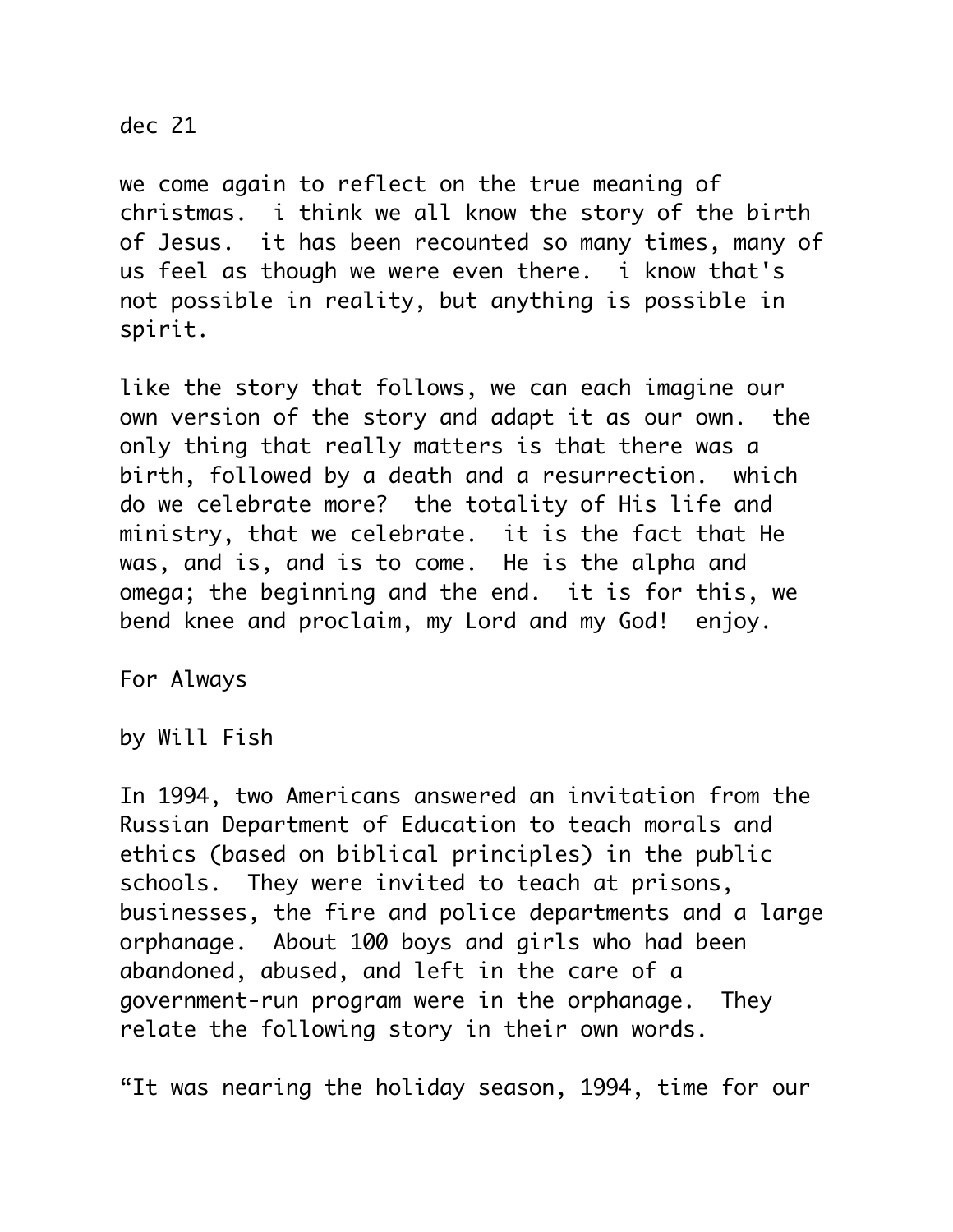orphans to hear, for the first time, the traditional story of Christmas. We told them about Mary and Joseph arriving in Bethlehem. Finding no room in the inn, the couple went to a stable, where the baby Jesus was born and placed in a manger. Throughout the story, the children and orphanage staff sat in amazement as they listened. Some sat on the edges of their stools, trying to grasp every word. Completing the story, we gave the children three small pieces of cardboard to make a crude manger. Each child was given a small paper square, cut from yellow napkins I had brought with me. No colored paper was available in the city. Following instructions, the children tore the paper and carefully laid strips in the manger for straw. Small squares of flannel, cut from a worn-out nightgown an American lady was throwing away as she left Russia, were used for the baby's blanket. A doll-like baby was cut from tan felt we had brought from the United States. The orphans were busy assembling their manger as I walked among them to see if they needed any help. All went well until I got to one table where little Misha sat — he looked to be about 6 years old and had finished his project. As I looked at the little boy's manger, I was startled to see not one, but two babies in the manger. Quickly, I called for the translator to ask the lad why there were two babies in the manger. Crossing his arms in front of him and looking at his completed manger scene, the child began to repeat the story very seriously ... For such a young boy, who had only heard the Christmas story once, he related the happenings accurately — until he came to the part where Mary put the baby in the manger.

Then Misha started to ad lib. He made up his own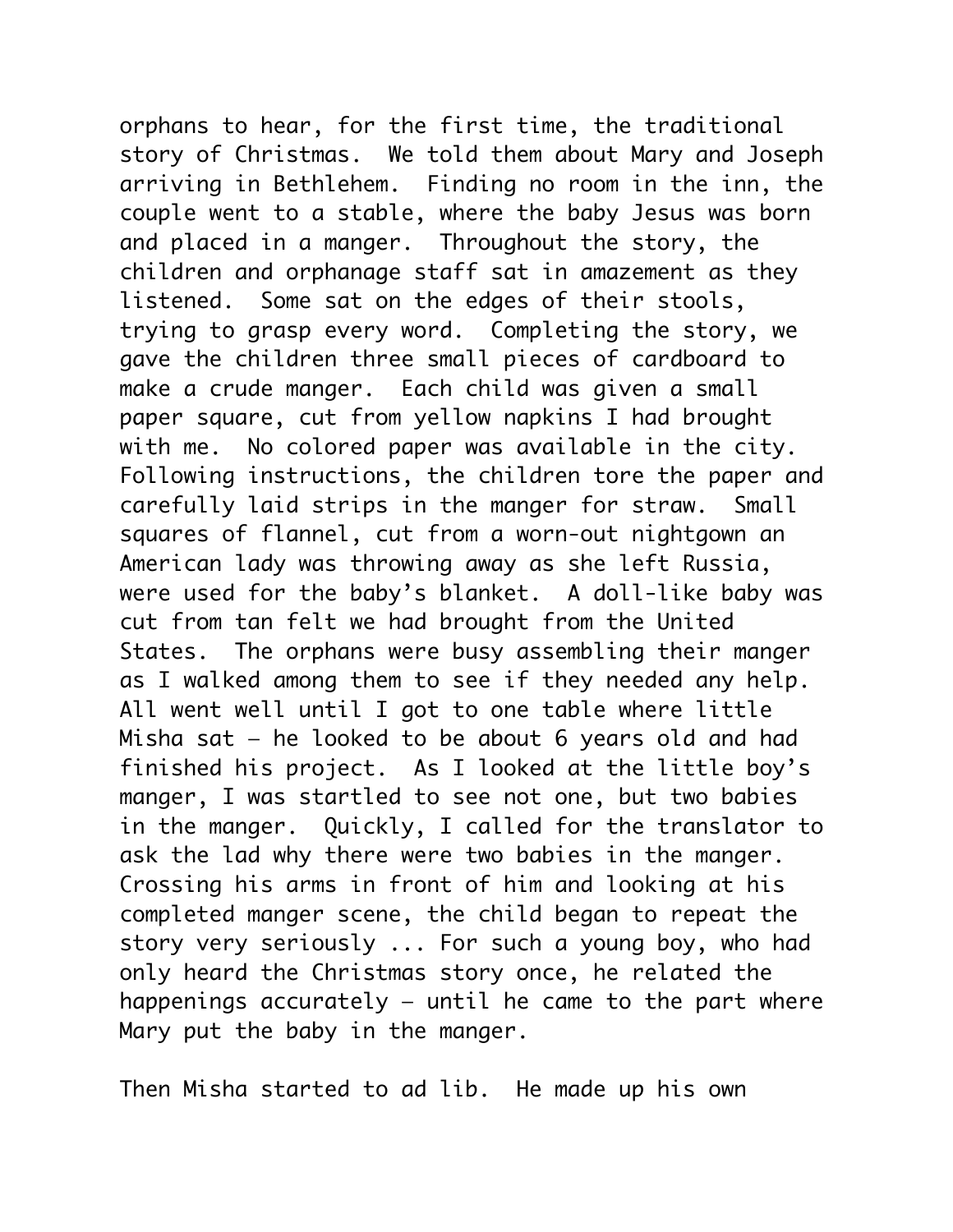ending to the story as he said, "And when Maria laid the baby in the manger, Jesus looked at me and asked me if I had a place to stay. I told him I have no mamma and I have no papa, so I don't have any place to stay. Then Jesus told me I could stay with him. But I told him I couldn't because I didn't have a gift to give him like everybody else did. But I wanted to stay with Jesus so much, so I thought about what I had that maybe I could use for a gift. So I asked Jesus, 'If I keep you warm, will that be a good enough gift?' And Jesus told me, 'If you keep me warm, that will be the best gift anybody ever gave me.' So I got into the manger, and then Jesus looked at me and he told me I could stay with him — for always."

As little Misha finished his story, his eyes brimmed full of tears that splashed down his little cheeks. Putting his hand over his face, his head dropped to the table and his shoulders shook as he sobbed and sobbed. The little orphan had found someone who would never abandon nor abuse him, someone who would stay with him  $-$  FOR ALWAYS.

yes, we can be with Him for always. and yes, there will be no more abandonment or suffering or pain or loss. that was never God's will. it entered in because of our own desire for more. it was our Lord that came to demonstrate the way to really have more. He was born in the humblest of places; lived the humblest of lives. He gave His all until there was no more to give. if we can do that, our reward will be eternity. is that "more" enough for you?

------------------